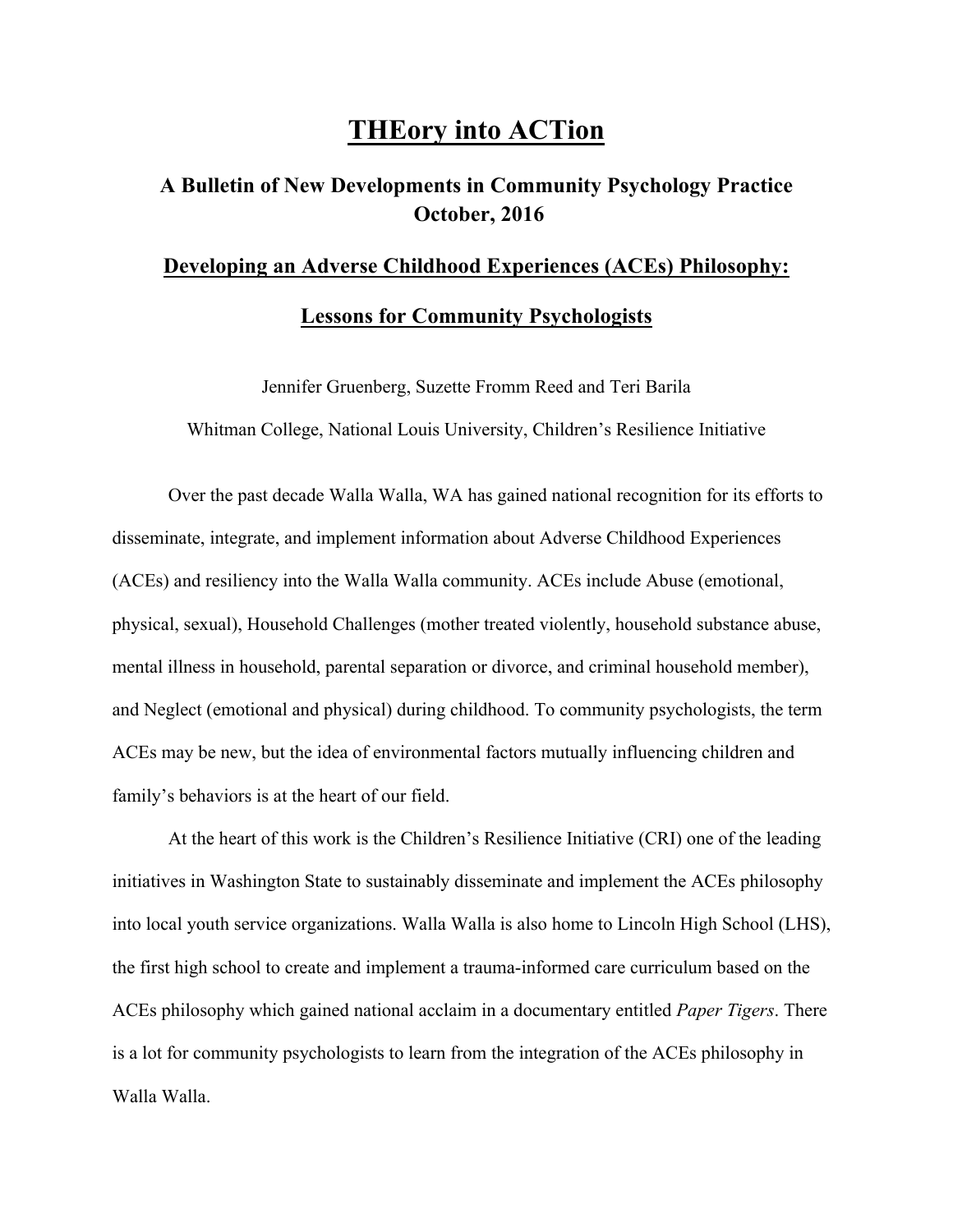The term ACEs came out of the public health arena, specifically a study by Kaiser Permanente from 1995 to 1997 in Southern California with 17,000 Health Maintenance Organizations. The intent was to examine ACEs in relation to life-long health outcomes. Since then, other researchers including Suzette Fromm Reed (author) have examined ACEs through a strength-based lens with preliminary findings indicating that community resilience is key to understanding how to reduce the impact of ACEs on health and education outcomes for children and work outcomes in adults. For those outside of community psychology, the ACEs philosophy is an entryway to thinking like a community psychologist; viewing individuals in their context. For those in community psychology, the ACEs philosophy might offer a new frame to position our work.

One thing that helped Walla Walla move toward an ACEs philosophy, allowing them to make the shift from punishment to positive intent, was understanding brain science. The ACEs pyramid that came out of the Kaiser Permanente study shows that disruption in neurodevelopment leads to social, emotional and cognitive impairments that leads to adoption of health risk behaviors (negative coping mechanisms). The work being done by CRI with Teri Barila (author) as well as research done by Jennifer Gruenberg (author) with juvenile delinquency officers in Walla Walla indicates that this understanding is the first step for workers to stop taking the behavior personally and to respond in a less reactive, less punitive manner. It helps juvenile delinquency officers, community advocates, school workers and public health workers understand that each child wants to do the best they can, but not everyone has had the luxury of developing a healthy stress response system.

Jennifer Gruenberg's research explored what it takes to adopt an ACEs philosophy. She conducted fourteen semi-structured, in-depth interviews with experts who worked in the field of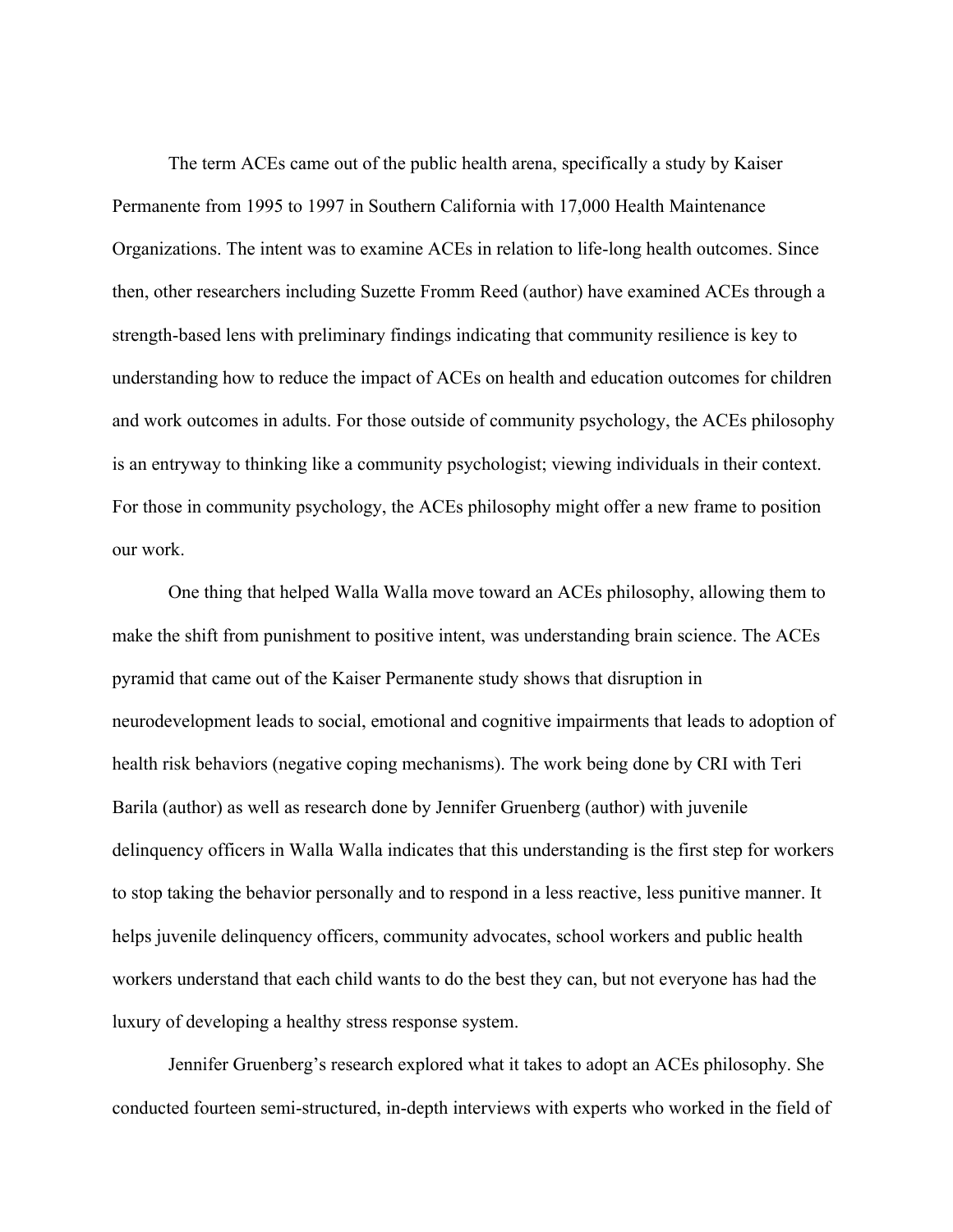youth services. The initial focus was on the community-level presence and manifestation of the ACEs philosophy in Walla Walla which is where most community psychologists would begin; however, it became clear that the ACEs philosophy was not emanating from the community itself. Instead, experts were shifting their understanding of youth behavior on an individual basis through their own work and experience with youth. For some experts the ACEs/community philosophy came easily while others had more difficulty.

**A lesson for community psychologists is to focus on the mutual influence of the individual and community/organization.** For the individual, Community psychologists might consider the steps Gruenberg found as necessary to adopting the ACEs/community philosophy: (1) exposure to experiences beyond your own; (2) feeling sympathy for others and their situations; (3) empathizing with other's situations and being able to imagine what it would be like to be in someone else's shoes; (4) reflecting on your own experiences and remembering what it was like to feel the way others feel, even though you most likely access that feeling from a different, personal experience; (5) understanding the full implications of the brain research, which states that the brain is shaped by one's social environment; (6) and when the ACEs philosophy is completely adopted as your individual framework, you truly understand that behavior is an outcome of the social environment in which you were raised, not an individual choice. While these steps undoubtedly tend to unfold in different ways for different people, this presentation most closely follows the experiences of the bulk of the experts interviewed*.*

*For organizations/communities,* seeds can be planted to help individuals move through the steps and also to reinforce learning along the way. Presence and awareness of ACEs in Walla Walla is moving towards a "critical mass" or a "tipping point," but one that is coming about through individual exposure to and adoption of the ACEs philosophy. One interviewee who had fully